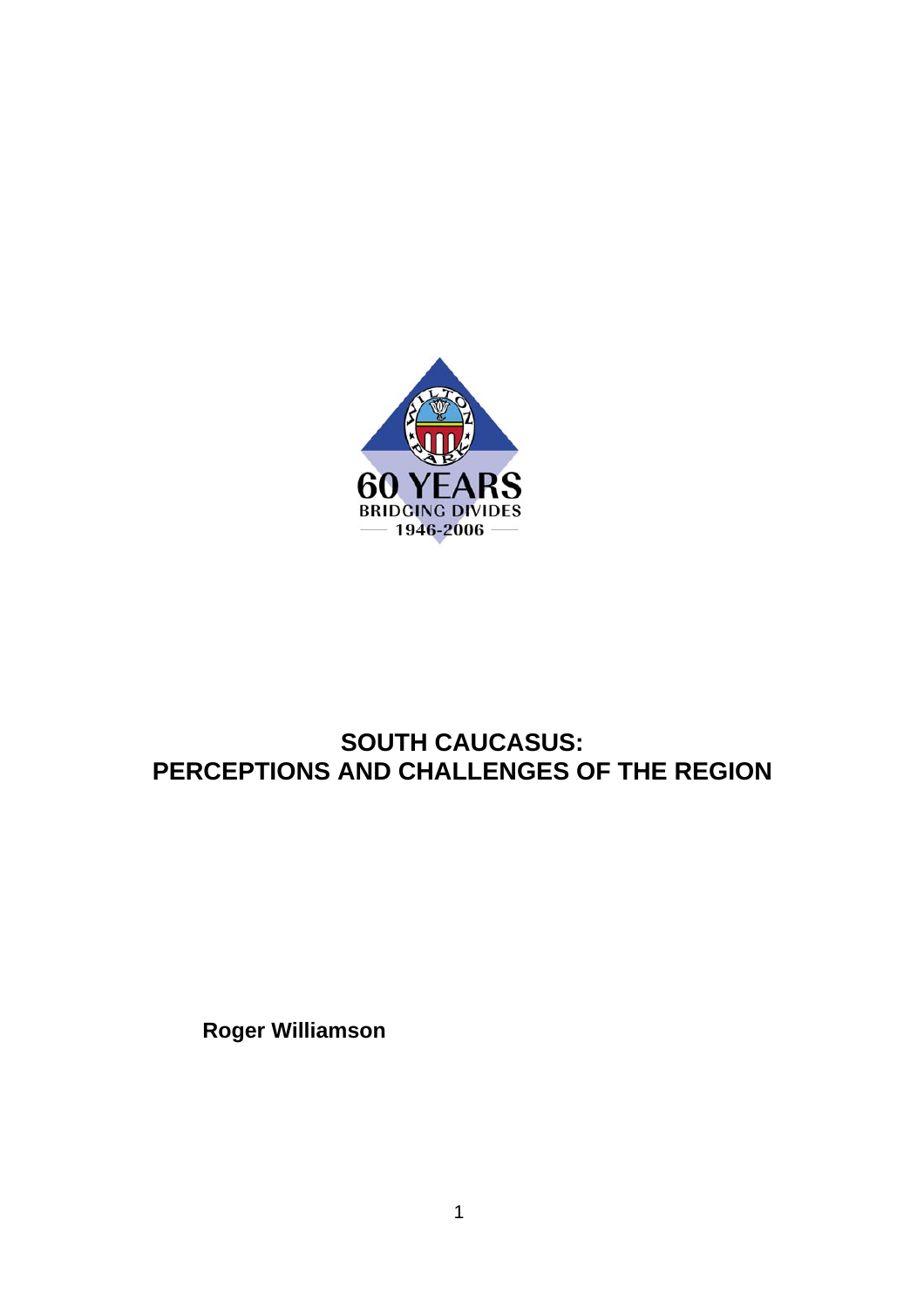Wilton Park serves as a British contribution to international understanding. Although it is partially financed by the United Kingdom's Foreign and Commonwealth Office, Wilton Park enjoys academic freedom in determining the subjects of its conferences and in choosing speakers and participants. Its independence is guaranteed by a British Academic Council and by an International Advisory Council of Ambassadors and High Commissioners in London.

Wilton Park conferences bring together people in positions of influence from many countries and from diverse professional backgrounds to examine major issues in international relations, including:

European integration and security, US foreign and security policy, and transatlantic relations;

Internal problems and foreign policies of the former Soviet Union and Central Europe, and prospects for the eastward enlargement of the European Union and NATO;

Japan's economic and security relations with the US and Europe;

Regional developments and problems in East, South-East and South Asia, the Middle East and North Africa, sub-Saharan and Southern Africa and Latin America;

North-South relations and policies to deal with global issues such as arms proliferation, terrorism, trade, debt, economic development, the environment, migration, drugs and AIDS.

*Wilton Park Papers* are substantive reports on the conferences. They draw on presentations made at the conference. All papers reflect the views of the authors and their personal interpretation of conference proceedings. As such they do not represent any institutional policy of Wilton Park.

For the annual calendar and programmes of Wilton Park conferences please contact:

Lorraine Jones Marketing Executive Wilton Park Wiston House **Steyning** West Sussex BN44 3DZ United Kingdom

Telephone: 44 (0 in UK) 1903 817772 Fax: 44 (0 in UK) 1903 879647 e-mail: lorraine.jones@wiltonpark.org.uk

Details of Wilton Park's activities, including copies of the reports, can be found on Wilton Park's website: [www.wiltonpark.org.uk](http://www.wiltonpark.org.uk/)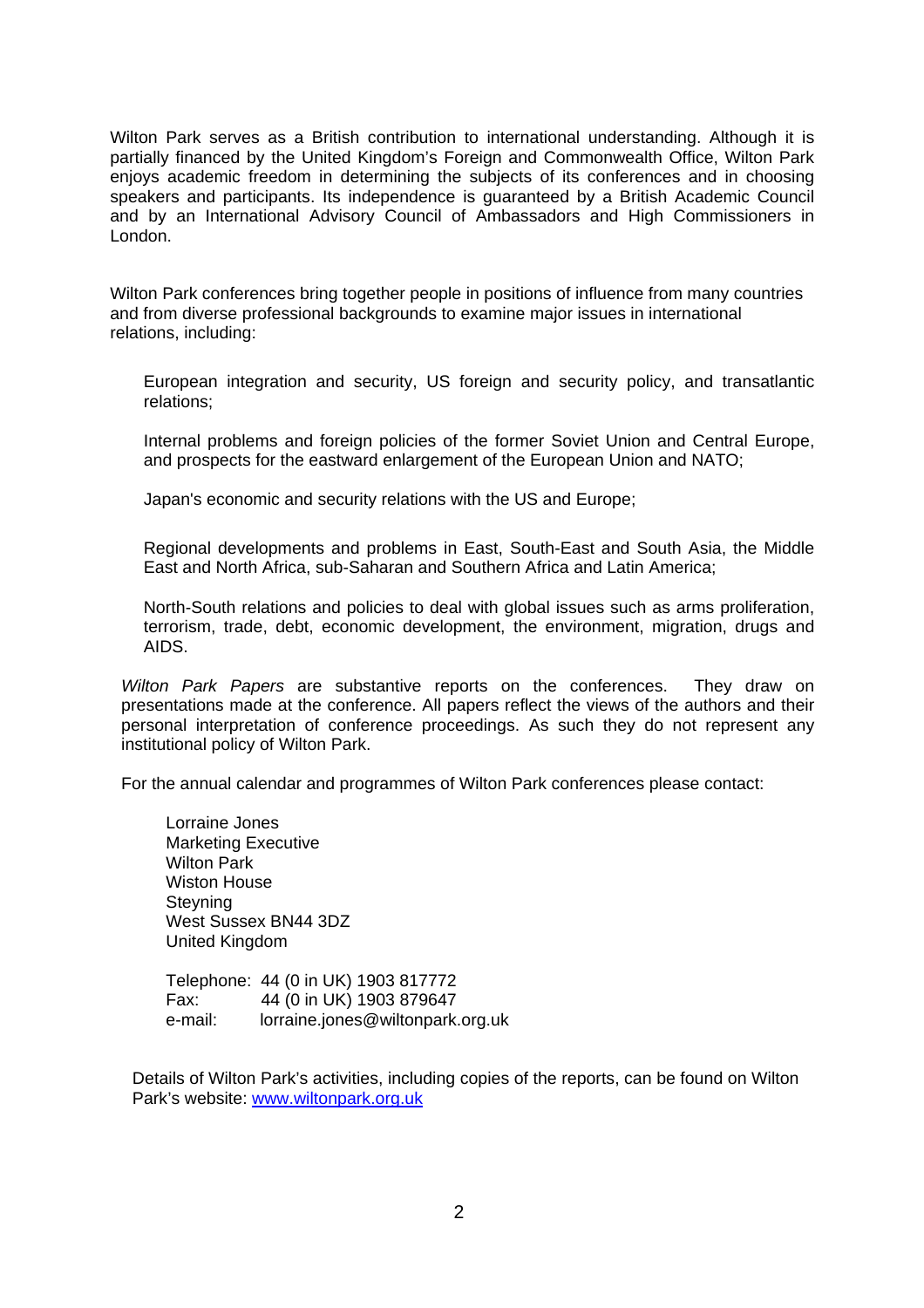# **SOUTH CAUCASUS: PERCEPTIONS AND CHALLENGES OF THE REGION**

Roger Williamson

December 2006

Wilton Park Paper

Report based on Wilton Park Conference S06/31: 6-10 November 2006 on "South Caucasus: Perceptions and Challenges of the Region" held in Yerevan, Armenia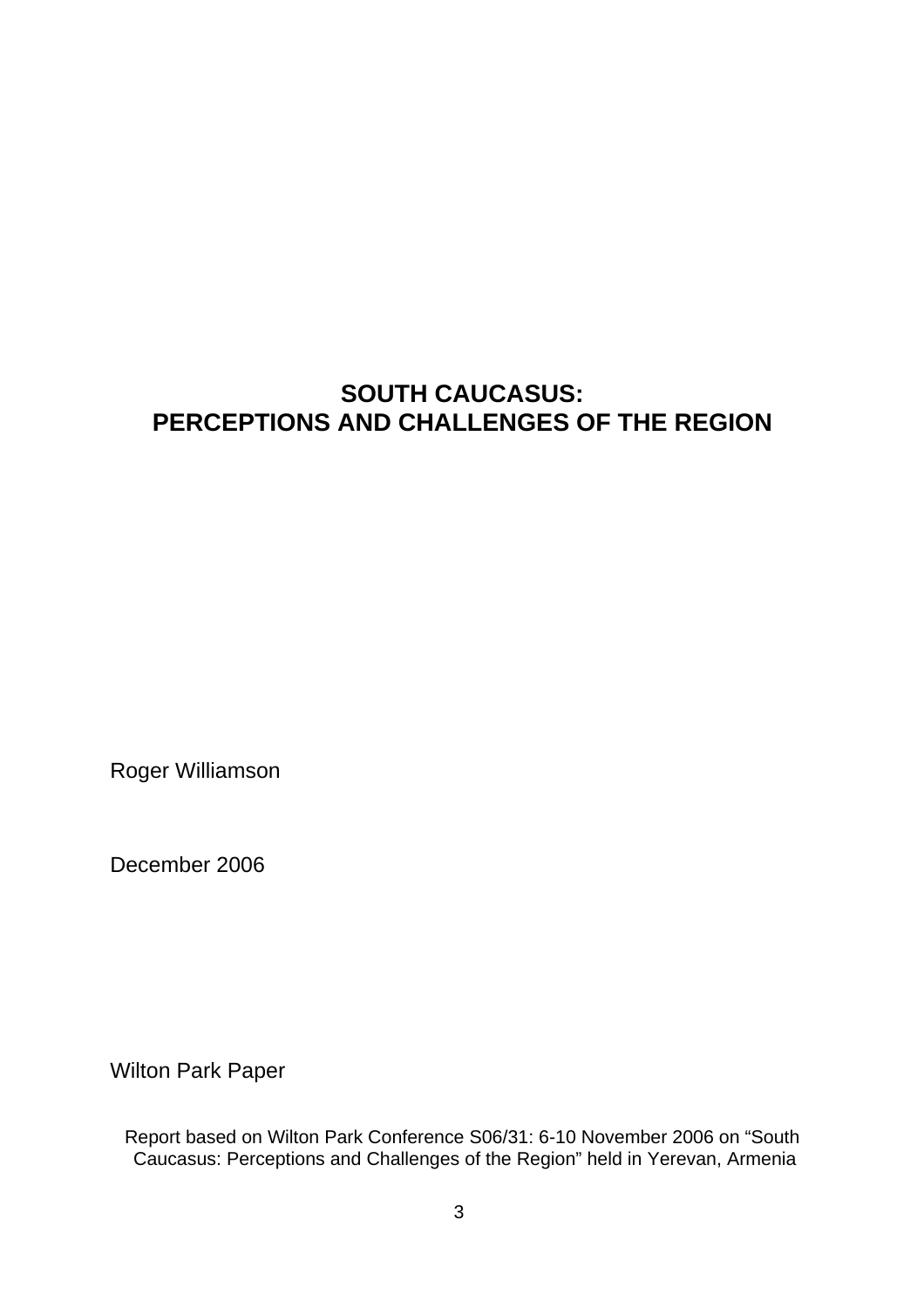### **Contents**

| 1              | <b>Introduction</b>                                                               |
|----------------|-----------------------------------------------------------------------------------|
| $\overline{2}$ | Post-Soviet Democracy: How deep is the change?                                    |
| 3              | <b>Armenian Perspectives</b>                                                      |
| 4              | <b>Georgian Perspectives</b>                                                      |
| 5              | <b>Azerbaijani Perspectives</b>                                                   |
| 6              | <b>Normalisation of Turkish-Armenian relations</b>                                |
| 7              | <b>Energy Perspectives</b>                                                        |
| 8              | Is there a new great game in the South Caucasus?                                  |
| 9              | <b>Russian Policies towards the Caucasus: Drivers and Prospects</b>               |
| 10             | <b>US Perspectives on the Region</b>                                              |
| 11             | A Region Without Conflicts: Realistic Prospect or Elusive Dream?                  |
| 12             | A Region without Conflicts: NGO Perspectives                                      |
| 13             | What are the costs of unresolved conflict and what are the<br>dividends of peace? |
| 14             | <b>Public support for peaceful co-existence</b>                                   |
| 15             | The South Caucasus as a crossroad of cultures                                     |
| 16             | <b>European policies towards the South Caucasus</b>                               |
| 17             | A vision for the Region                                                           |

**List of Participants**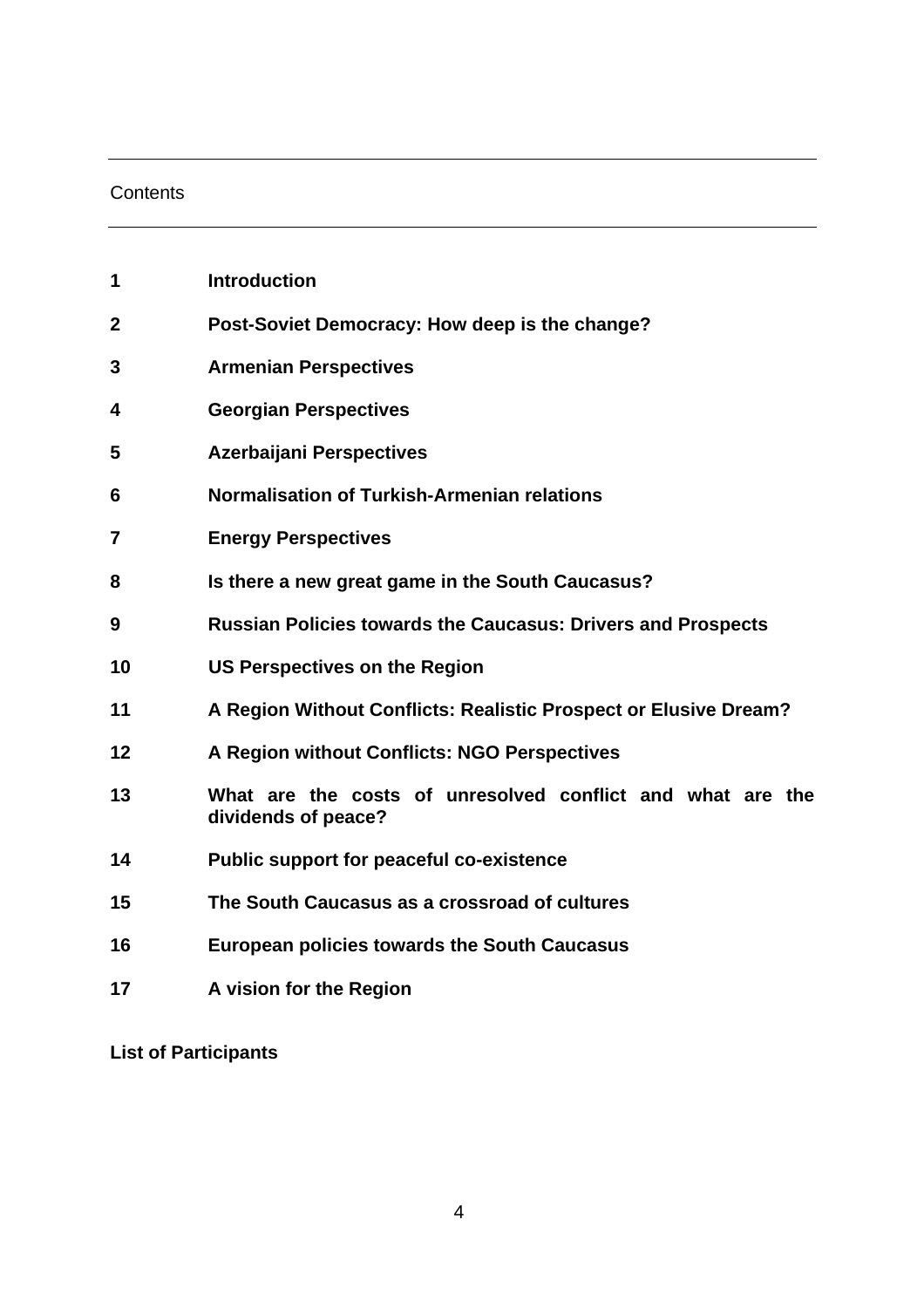#### **1 Introduction**

Fifteen years after independence from the Soviet Union, it is a good time to take stock of progress to date. Armenia, Azerbaijan and Georgia have all posted high levels of growth in recent years. Azerbaijan's at 36% was particularly high at the current time. The key growth drivers for each country are as follows:

- Armenia construction, base metals and services;
- Georgia manufacturing, construction, services and the Baku-Tbilisi-Ceyhan pipeline;
- Azerbaijan the energy sector and services

The key issue is whether sectoral booms can be converted into sustainable growth across the economy. In terms of economic performance, the South Caucasus is near the top for the CIS but behind advanced countries. The bottlenecks differ from country to country but include red tape, a weak judiciary, unfair competition, poor tax and customs administration, some lingering corruption, limited access to finance and underdeveloped infrastructure.

Georgia, Armenia and Azerbaijan need to view themselves as a region as they seek the common interests of the region. Neighbouring countries often discover that regional economic integration develops their own economies. However, a number of conflicts remain within the region. These include Abkhazia, the closure of the Nakhichevan railway, South Ossetia and the Nagorno Karabakh problem. As well as the efforts of the countries in the region, a number of international organisations are seeking to help efforts to help stability, including the Organisation for Security and Cooperation in Europe (OSCE), the European Union (EU) and the Council of Europe.

Each of the three countries in the region have shown that they have a capacity for economic growth but this needs to be consolidated. Each of the countries has democratic shortfalls compared with accepted norms of governance and human rights, but the situation in each of them is considerably better than the pessimistic prognoses, immediately after independence, which prophesied collapse. It remains a slow process fully to establish the rule of law and democracy within the region.

Compared with fifteen years ago, in spite of the conflicts, the situation in the region is still more stable. As a result of the unsolved Nagorno Karabakh problem, Armenia still has to regularise its relations with Azerbaijan and Turkey. However, there has been a cease-fire between Armenia and Azerbaijan since 1994.

A key issue for the South Caucasus and movement of people is its relationship with the European Union. It has always been an area characterised by population movement and migration. Since 1991 one million Armenians, Azerbaijanis and Georgians have emigrated to Russia, the USA, Europe and the Middle East. The Diaspora has considerable function for development for Armenia in particular.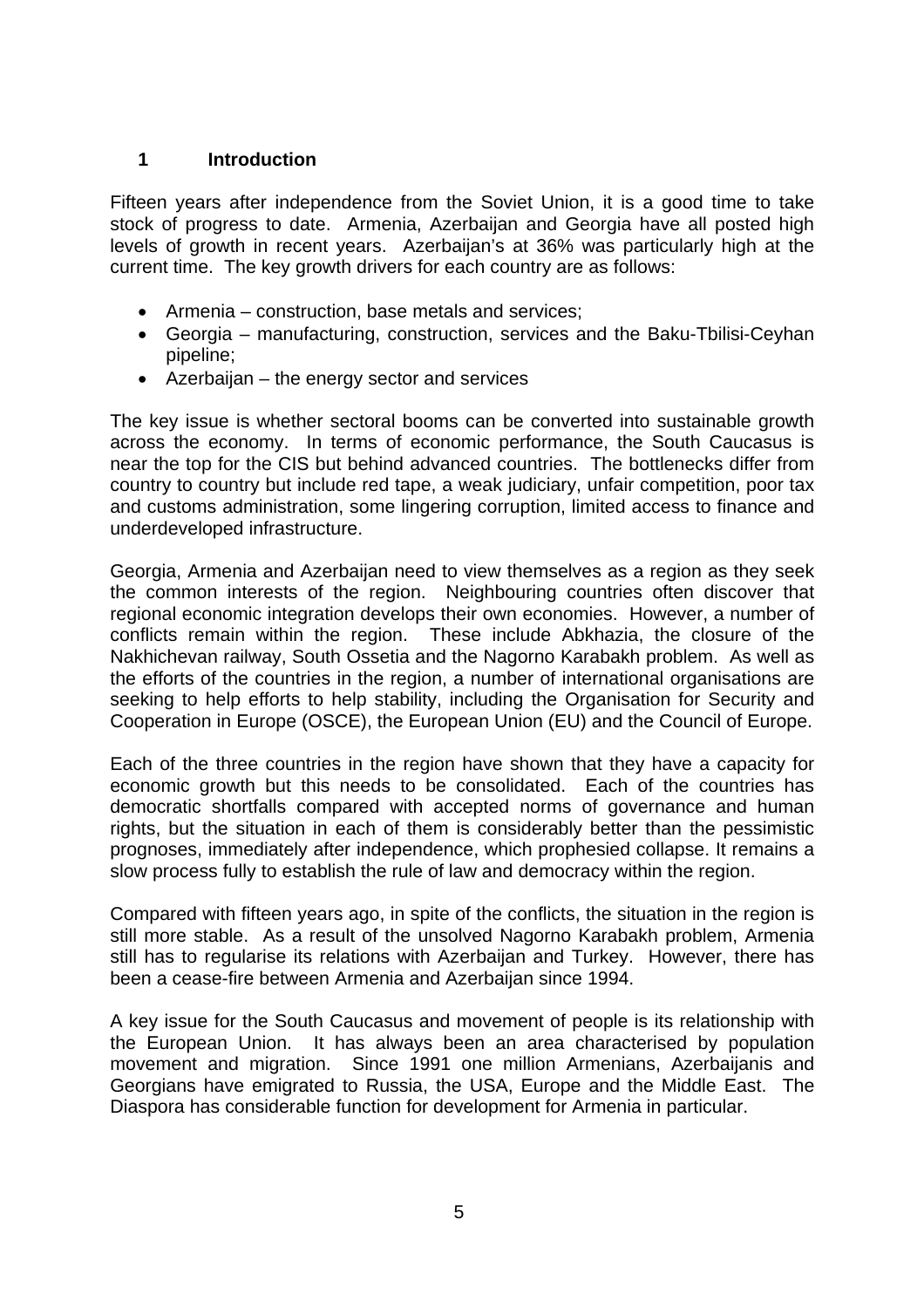### **2 Post-Soviet Democracy: How deep is the change?**

While the countries of the South Caucasus have each recently enjoyed high growth rates, it is worth considering the transition countries as a group. The period of transition seems to be a strictly limited window of opportunity to join the developed world. Unless this opportunity is taken, the transition countries could find themselves in a new category - that of the non-developing countries. A number of contradictions can be observed in the transitional state. The first is the contradiction between democracy and the affirmation of the principles of democracy and a weak civil society. Unless civil society is strong, democracy cannot be guaranteed. The second contradiction emerges from the weakness of states and governments in transition countries. There is a need to build up the state and its structures and to exercise government control effectively. However, the only way to legitimate power is to hold elections and to win them. The usual result of elections in the post-Soviet space is to weaken the power of the ruling party. The third contradiction occurs when a country declares that the economy has been liberalised, but the state does not allow free competition and, in effect, monopolises the economy for the political elite. This clearly has attractions for the ruling elite, but is not the most efficient way to run an economy. The fourth contradiction is when different concepts of democracy are developed according to a "Chinese model", an "Indian model" or a "Russian model", rather than multi-party democracy.

There are many contradictory aspects of the current situation of transition countries. Nine of the twelve countries of the former Soviet Union voted for the preservation of the Soviet Union in 1991. Only two of the three countries in the region, Georgia and Armenia, are full members of the World Trade Organisation. Azerbaijan does not yet have this status. In spite of the impressive growth rates (over 30% per annum in Azerbaijan, 12% in Armenia) this prosperity could be threatened if the money is used for an arms race between the two countries.

It is argued that the reform process must go deeper. Even where the principles of reform have been implemented, the results have not yet fully followed.

The broad involvement of society in a national project is necessary if it is to succeed. While there were opposition movements in a number of the transition countries, including Armenia, independence came primarily because of the collapse of the Soviet Union rather than a struggle for national liberation. After independence, eleven of the twelve countries were led by former communist party leaders, with Armenia as the exception. As has been tellingly stated; "one cannot go to bed as a communist and wake up in the morning as a democrat". Apart from Ukraine, where a real transfer of power has occurred, the other countries are closer to a "one-and-ahalf party state" than multi-party democracy. In Azerbaijan, the son of the former ruler has replaced his father in a dynastic succession.

With the exception of the Baltic States, none of the countries of the former Soviet Union have achieved the ideal combination of liberal democracy with free market economic principles.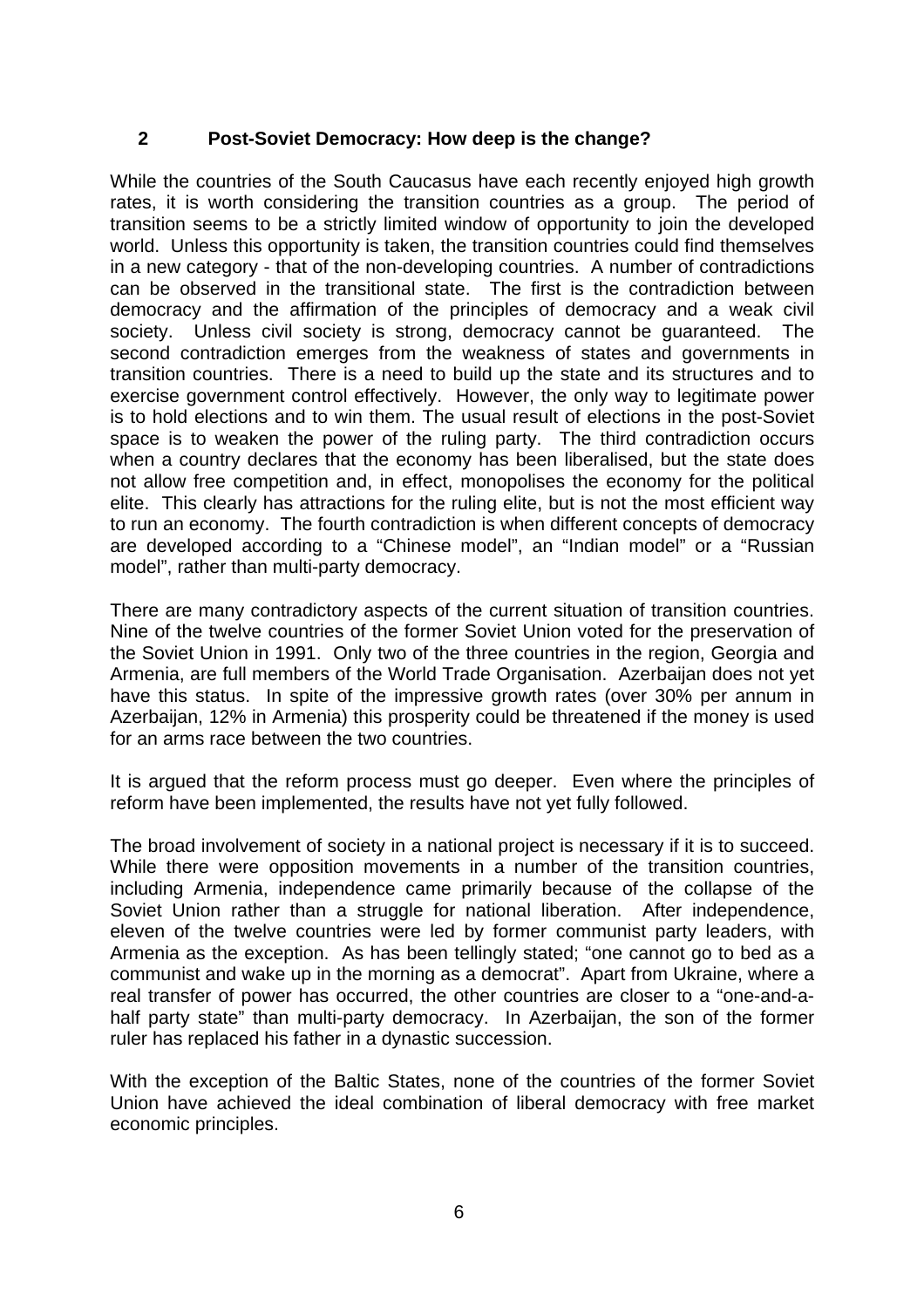#### **3 Armenian Perspectives**

Armenia's policy, from the outset, has been dictated by its perception of its national interests. These must be taken together and not as individual policies. National interests cannot be based on a short-term evaluation, but depend on relations with neighbours within the region and also with major regional and global powers. Armenia, therefore, is seeking to resolve the conflict in Nagorno Karabakh and also to improve relations with Azerbaijan and Turkey. It is also taking into account its relations with the USA, Russia, Iran and the European Union. Armenia's orientation has been to balance foreign policy and domestic challenges, to move forward on economic liberalisation and political reform. Having inherited a centralised command economy, Armenia had to adapt quickly to a liberal economy and overall has succeeded, with double-digit growth figures in the last six years. This involved embarking on serious economic reforms. It was the first of the South Caucasus countries to privatise land and has engaged in the continuous process of reform. The second generation of economic reforms is now being undertaken and this is unlocking resources within the country.

At the political level, Armenia is determined to become a fully democratic country. The trend and direction is positive. In foreign policy, the Nagorno Karabakh issue is plagued with competing conceptions. Armenia is concerned at the level of spending on the military by Azerbaijan and the more rigid positions which have emerged as a result of oil wealth being spent for military purposes. The Armenian government is also looking to improve its relations with Turkey and feels that Turkey should "rise to the occasion". Armenia has set no pre-conditions for recognition. Armenia regards the historical recognition of the genocide as a moral obligation and not a precondition for normal diplomatic and political relations with Turkey.

The European Neighbourhood Policy is seen by Armenia as vital approaches in developing as a European country. Relations with the EU have developed since independence, based on the principles of partnership and cooperation. Armenia was the first of the former Soviet countries to engage in land privatisation. There had been some problems in the areas of agriculture and services, but progress is being made on democratisation, the rule of law and political and economic reforms. Democracy is seen as a source of strength in Armenia and there is no alternative as a political system. 35% of Armenia's trade is with the European Union and the EU provides 40% of the investment. Armenia's identity, values and self-understanding are all European.

On the other hand, there is no real sense of regional identity. The countries of the South Caucasus shared a common state for a short period from 1918. Armenia was able, even during the Soviet period, to keep its own national language. Because of tensions over Nagorno Karabakh, Azerbaijan refuses to engage in regional cooperation projects with Armenia. In economic terms, as well as seeking to cooperate with its neighbours, Armenia is also in a competitive relationship with Azerbaijan and Georgia. Georgia has aspirations to become a full member of the European Union. Armenia has a more pragmatic approach seeing maximum advantage from the European Neighbourhood Policy as the current goal. Armenia has always sought to find a *modus vivendi* with its neighbours and also values the strategic partnership with Russia.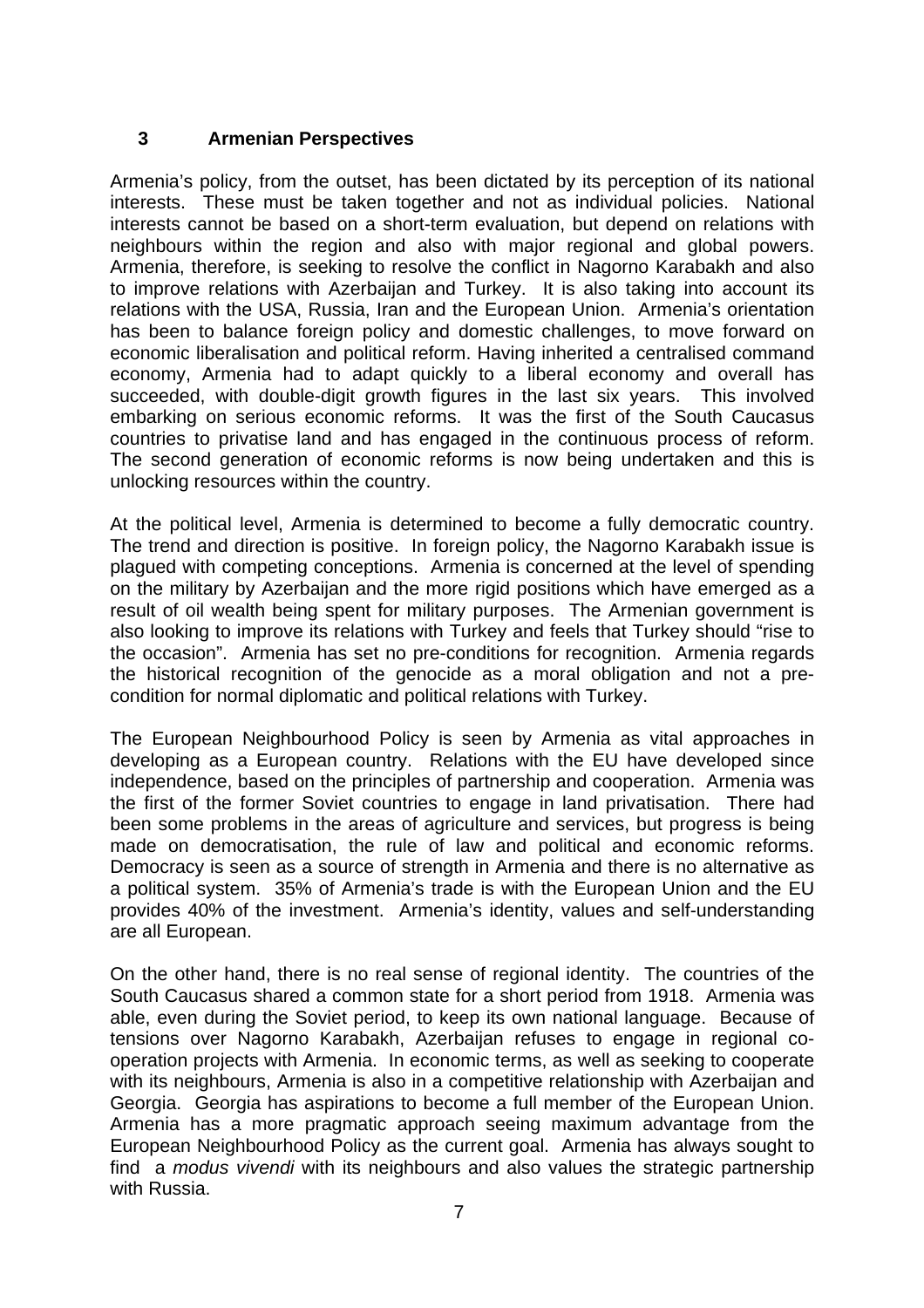# **4 Georgian Perspectives**

Georgia is pleased with its economic growth within this dynamic region. It has shaken off the legacy of political bankruptcy and poor national reputation and has progressed swiftly to democracy, with a modern army and western-style education. In terms of liberal democratic values, much still remains to be done. This involves a development of civil society, human rights reforms and governance issues and law enforcement. In economic terms, investment is increasing and the Government has sought to maintain an attitude of responsible growth and development within the private sector. According to the evaluation of the World Bank, Georgia is in the top ten of countries who have made the most progress in terms of 'doing business'.<sup>[1](#page-7-0)</sup>

These developments fit in with the aspiration of Georgia being a truly European country in terms of its geographical location, politics and economics. It is also a country of the South Caucasus and wants to establish a region of peace and prosperity. Increasingly, Georgia also sees itself as the eastern border of the European Union.

Energy security is high on the European agenda as it is for Georgia, not least because of its experiences with Russia. The Georgian government insists that it does not seek military solutions to the conflicts within its borders, but is of the opinion that Abkhazia and South Ossetia have hurt themselves through the conflicts. The Georgian government does not want to continue conflict but wants these issues resolved. The proposals for peace have been endorsed by the OSCE with support from the EU.

The resolution on the conflicts during the 61<sup>st</sup> Session of the UN General Assembly stressed peacekeeping and peaceful resolution of conflict as a result of direct dialogue. The EU and US are included in this process and efforts have been made to engage Russia as a facilitator or guarantor. However, killing and kidnapping are happening on a daily basis in the conflict zones. The safe return of refugees is required. There is no law and order and the Georgian government cannot allow these simmering volcanoes to continue, as they could erupt at any time. It is not the intention of Georgia to oust Russia from the peace process. Georgian perceptions are that the Russian encouragement of secessionist movements in Georgia has backfired. The Georgian government wants Russia to be part of the solution, not part of the problem. Georgia clearly opposes the use of economic measures by Russia and argues that the approach of regional partnership would be better as a route to guarantee stability in the region. Involvement of all the parties is essential and resolution of the conflicts would help Georgia's progress towards full democracy.

<span id="page-7-0"></span>l <sup>1</sup> World Bank and International Finance Corporation, Doing Business in 2006: Creating Jobs. [http://web.worldbank.org/WBSITE/EXTERNAL/NEWS/0,,contentMDK:20643009~pagePK:64257043~](http://web.worldbank.org/WBSITE/EXTERNAL/NEWS/0,,contentMDK:20643009~pagePK:64257043~piPK:437376~theSitePK:4607,00.html) [piPK:437376~theSitePK:4607,00.html](http://web.worldbank.org/WBSITE/EXTERNAL/NEWS/0,,contentMDK:20643009~pagePK:64257043~piPK:437376~theSitePK:4607,00.html)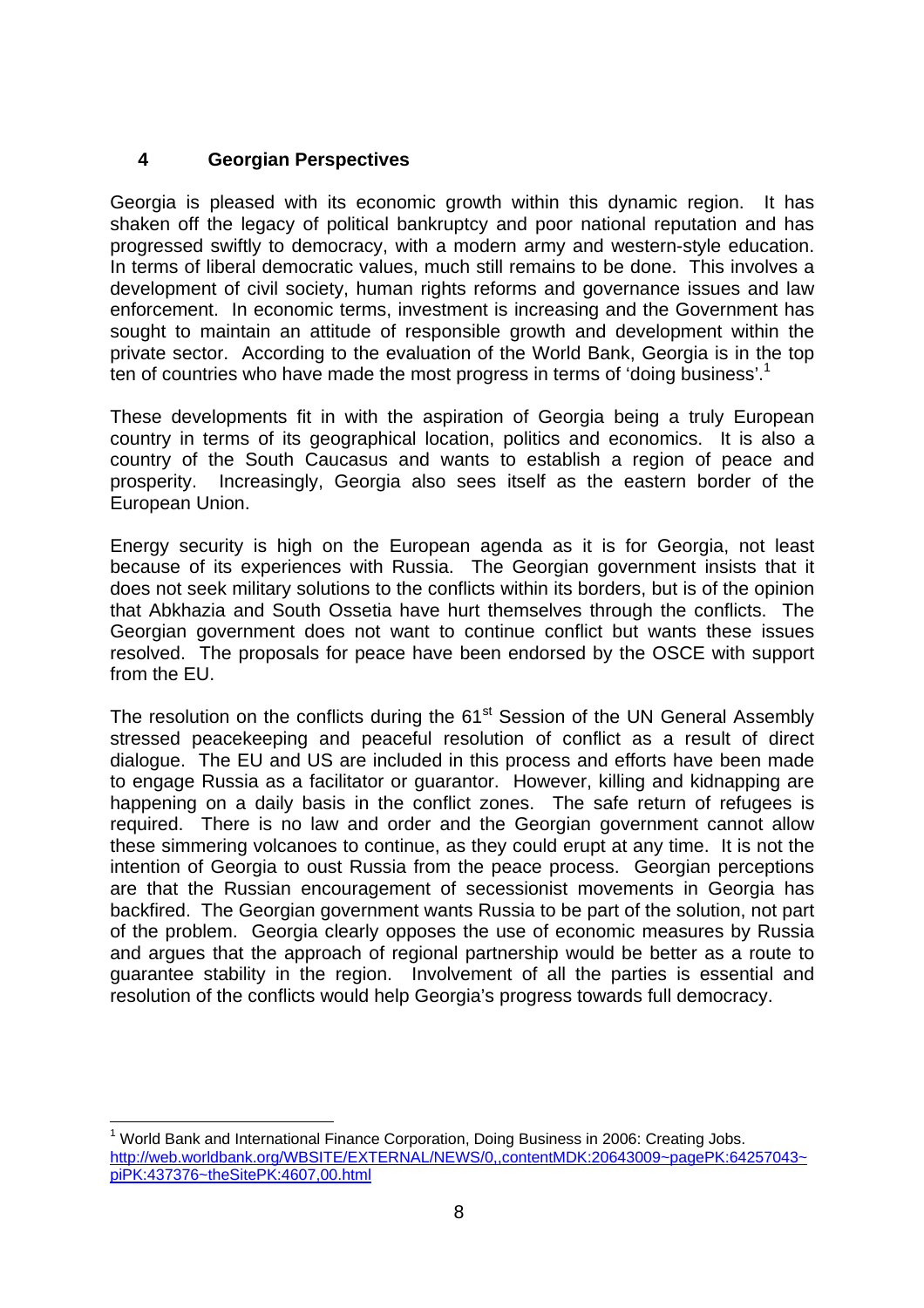# **5 Azerbaijani Perspectives**

2006 marks the first year of major oil revenues flowing into the state finances. It is therefore not surprising that Azerbaijan's current situation is one of growing confidence. Azerbaijan looks back on fifteen years of economic growth, consistency in foreign policy, aspirations to regional leadership and political stability. Since independence from the Soviet Union, Azerbaijan has cultivated ties with the West, broadly defined. Officially, relations with Russia are good, but Russia's reputation has declined considerably in Azerbaijan because of its stance on Nagorno Karabakh, which included several grants of weaponry to Armenia.

In the next fifteen years Azerbaijan is projected to have an income of \$150 billion from oil revenues. As a result, Russia is reassessing its relations with Azerbaijan, as exemplified by President Putin's visit with a large business delegation of Russian exporters earlier in 2006. The Georgian government is making overtures to NATO and the European Union. Armenia is involved in the Collective Security Treaty Organisation with Russian leadership and this allows the Baku government to play a balancing role for the time being.

Azerbaijan's perspective is that the Organisation for Democracy and Economic Development, the former GU(U)AM has developed strongly in the last fifteen years asa result of Russian foreign policy miscalculations.<sup>2</sup> Through supporting the conflicts in Transdnestria, Nagorno Karabakh, South Ossetia and Abkhazia and its policy towards Ukraine, Russia has lost much of its public opinion support in Moldova, Georgia, Azerbaijan and Ukraine. Russia has thus weakened its influence in the region in a way which Moscow would not have wanted and few could have predicted fifteen years ago.

Azerbaijan is using its position in the region to continue the isolation of Armenia from regional projects and to undermine Armenia's economic development in response to the still unresolved Nagorno Karabakh conflict. Armenia has already been cut out of energy transit projects, particularly the Baku-Tbilisi-Ceyhan pipeline.

Even though political opposition in Azerbaijan has failed to achieve a transition of power, pressure on the government has had some results. Azerbaijan has become a member of the Council of Europe which means that its human rights provisions are under scrutiny. Azerbaijan's European aspirations are written into the European Neighbourhood Policy Action Plan and Azerbaijan is one of the leading countries in the Extractive Industries Transparency Initiative and, according to Transparency International, has begun to improve in terms of corruption.

However, some new issues are emerging for Azerbaijan. There are concerns that the huge influx of oil wealth has meant that government spending is not being properly controlled and that sound macro-economic policy is being undermined.

<span id="page-8-0"></span>l <sup>2</sup> The coalition of Georgia, Ukraine, Uzbekistan, Azerbaijan and Moldova. <http://www.guuam.org/>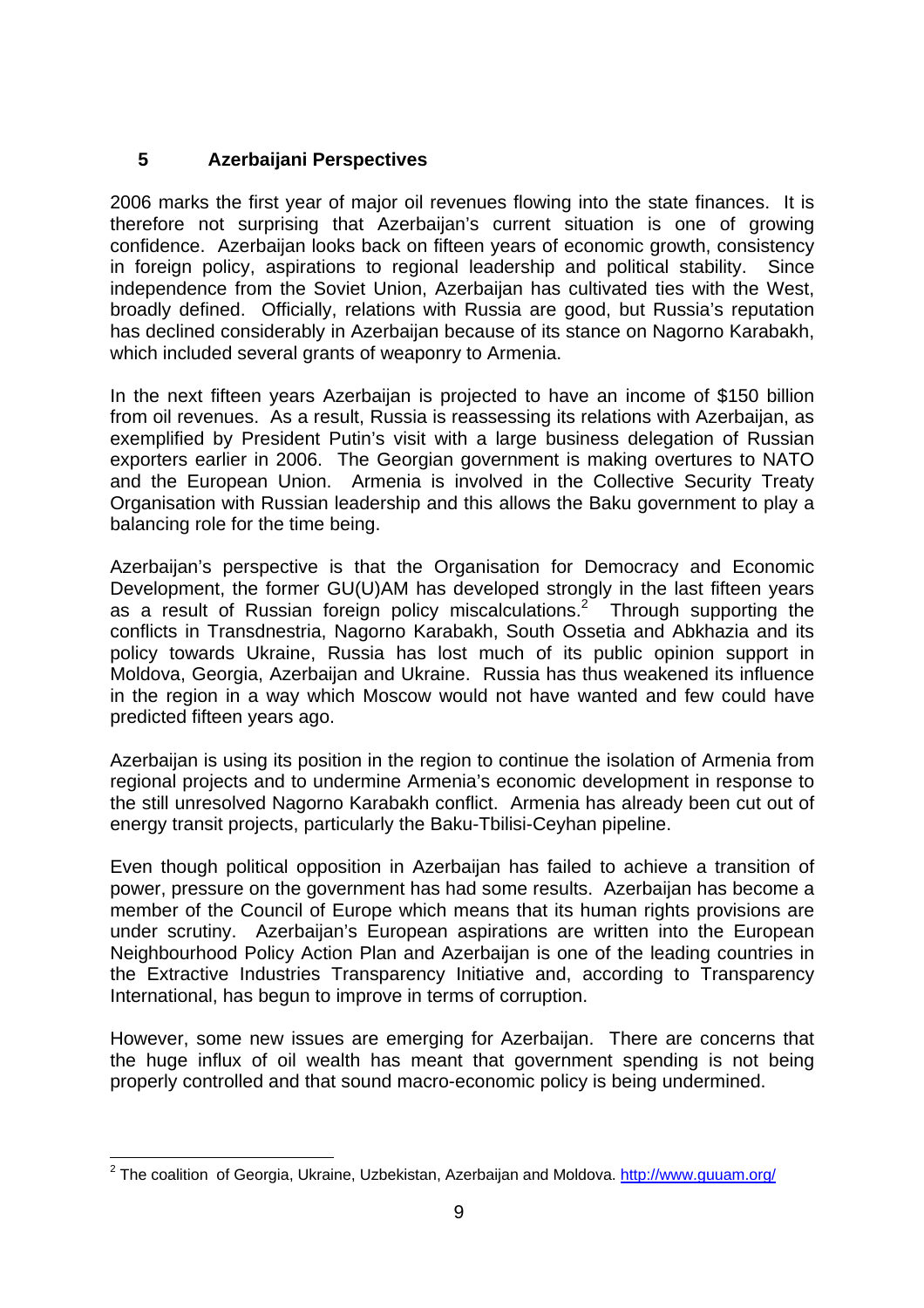Azerbaijan has shown, through its co-operation with Georgia on issues of energy security, that it wants a prosperous neighbourhood. The problems with Nagorno Karabakh remain and no obvious solution is in sight.

### **6 Normalisation of Turkish-Armenian relations**

Historically, the Turkish-Caucasian border has been the front line between Turkey and Russia. The boundary between the Russian and Ottoman empires has often been a battlefield. Since the early 1990s, the days of Turkey sharing a land border with Russia/USSR have ended. For the first time for several centuries, Turkey and Russia do not have a common land frontier (with the exception of the short period from 1918-1920). From this point, Turkey had a 276 kilometre long border with Georgia, 325 kilometre long border with Armenia and an 18 kilometre long border with Azerbaijan (the autonomous Republic of Nakhichevan). In 1991, Turkey quickly recognised Azerbaijan, Georgia and Armenia. In the early 1990's, Turkey was exploring business contacts and the normalisation of bilateral relations with Armenia. Turkey helped Armenia in November 1992 by delivering 100,000 tons of wheat to Armenia, but bilateral talks became deadlocked in the context of the Nagorno Karabakh war.

Now that the issue of normalisation of Armenian-Turkish relations is linked with the Karabakh conflict, it is difficult to de-link it. But does this make Turkish policy a hostage of Azerbaijan? Would normalisation of Turkish-Armenian relations be tantamount to betrayal of Azerbaijan? Has Turkish policy towards Armenia strengthened Azerbaijan's position in search of a political settlement? Are the fears that opening the border would encourage Armenian intransigence in peace talks well founded?

At the same time, Turkey does not pursue an aggressive policy towards Armenia. There are already trade links, an air corridor and tolerance of Armenian citizens working illegally in Turkey. It is also clear that normalisation of relations would enhance prospects for peace with increased Turkish regional diplomacy.

Settling the Karabakh conflicts may not be enough to lead to normalisation of Turkish-Armenian relations. The genocide issue is also now a serious obstacle. Opening the border could launch a confidence-building process, since the border itself is not disputed. There are also possibilities in the border region for discovering a common history. Ani and Mount Ararat are advocating joint tourism packages as happened in the pilgrimage of 2001.<sup>[3](#page-9-0)</sup>

It is clear that opening the border would be important for Armenia but it would also help to revitalise eastern Anatolia and the Turkish Black Sea coast. These are regions which Turkey seeks to develop further. Development of transport routes across the Southern Caucasus to Turkey would boost regional integration.

<span id="page-9-0"></span>**ENEVALLE 13**<br><sup>3</sup> See the report by Burcu Gultekin, presenter at this conference, on the pilgrimage: <http://www.tabdc.org/news.php?id=67>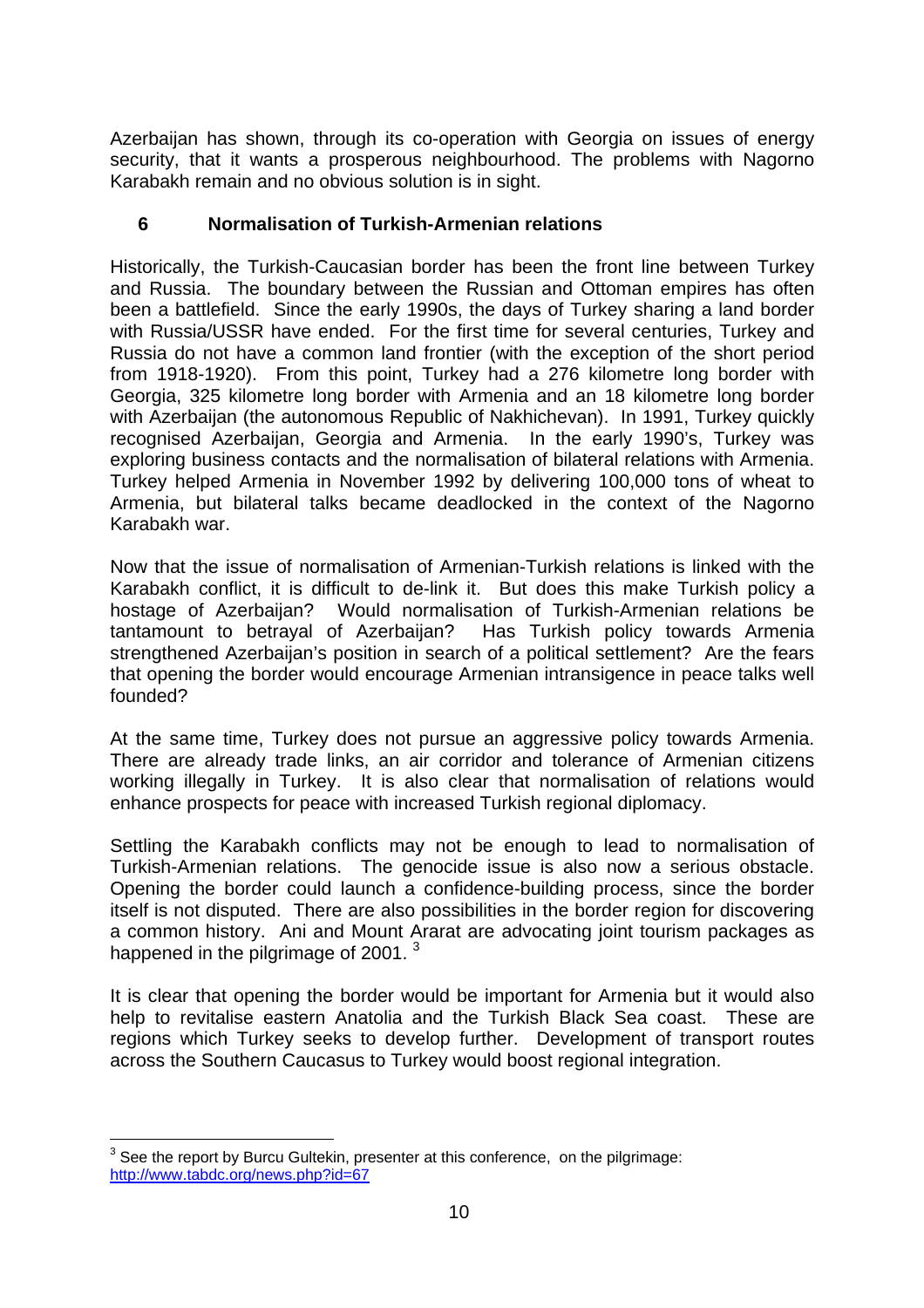The Kars-Tbilisi-Baku railway project between Georgia, Turkey and Azerbaijan will further underline Armenia's isolation. If this could be augmented through the Armenian railway system joining Turkey with the Russian/Soviet railway network this would have a further benefit in terms of transport integration.

The increased oil revenues as a result of the Baku-Tbilisi-Ceyhan pipeline means that substantial additional revenues will be available to the region. If the closed borders could be re-opened this would provide good prospects for economic development across the region.

# **7 Energy Perspectives**

The International Energy Agency (IEA) estimates that \$20 trillion in energy supply investment is needed to meet the basic scenario for global energy demand from 2005 to 2030. Of this, \$4.3 trillion will be for oil and \$3.9 trillion for gas. It is predicted that Caspian oil supply is likely to increase from about 2.5% to 7.5% of the global total between 2005 and 2030. In coming year, there will be large quantities of oil and gas being transmitted through the South Caucasus. Azerbaijan will be providing 1 million barrels per day by 2008-2009. By 2012-2013 these figures are likely to decline unless there are developments in deep level prospecting. Kazakhstan could easily double its supplies. Kashagan has giant resources and is likely to produce its first commercial oil in 2010. If Kazakhstan were to import six drilling platforms, it could exploit its reserves much quicker than if it insists on building five in-country. The issue of Kazakh exports is highly political as they have huge reserves and can choose from a range of options.

While the Iranian nuclear issue is not resolved, it is unlikely that international partners will look to transport oil and gas through Iran. It is clear that Russia is increasingly keen to use its gas commercially and also politically as part of its dispute with Georgia. There is also the question of the lack of availability of surplus gas for the west European market. Russia has an aspiration to increase supplies of gas to the hard cash market. It is unclear what investment levels in Russian gas will be and, as the IEA has said (7 November 2006) 'There are doubts, for example, whether investment in Russia's gas industry will be sufficient even to maintain current export levels to Europe and to start exporting to Asia.'

Clearly, Azerbaijan - as a major repository of fossil fuels - will be economically well placed. Armenia, however, will be looking for its least cost energy plan involving nuclear energy, diversification and regional integration. By 2016 it will have to decommission its current nuclear power facilities. Energy ministers from Iran, Armeniaand Georgia have met recently to try to develop a co-ordinated strategy.<sup>4</sup>

Georgia must look to resolve its differences with Russia to achieve energy security. There is no stable investment climate in Turkmenistan. The Asia-Pacific market could prove an outlet for Caspian oil and gas. China is looking for gas prices comparable to cheap Chinese coal. There is unlikely to be a trans-Caspian pipeline in the absence of a legal settlement of the Caspian issue.

<span id="page-10-0"></span>l <sup>4</sup> <http://www.gasandoil.com/GOC/news/ntm64399.htm>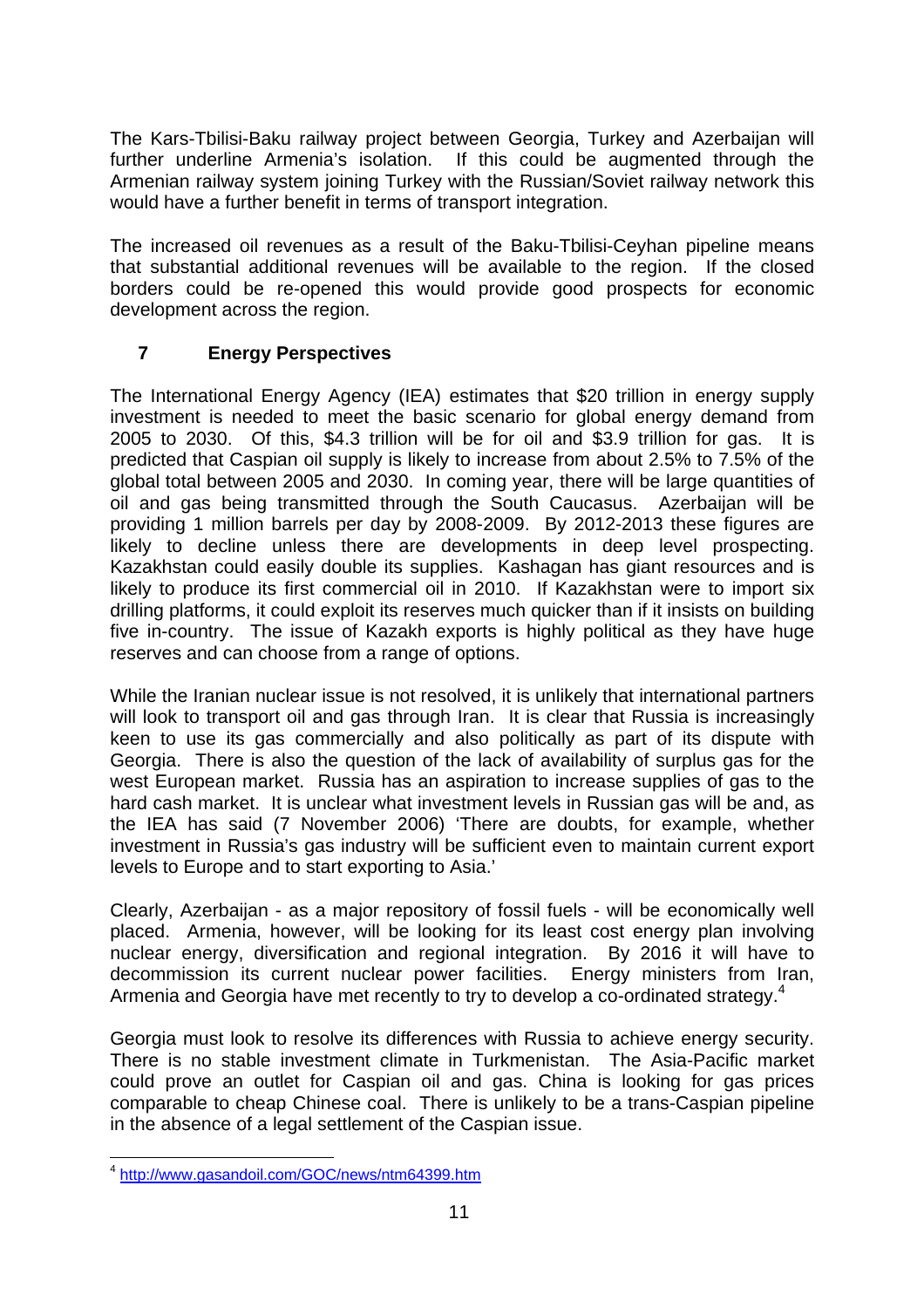Climate change and pressures towards energy efficiency have not yet impacted on Russia in terms of changing the energy subsidy structure. This will eventually have to come.

# **8 Is there a new great game in the South Caucasus?**

Donald Rumsfeld's distinction beween 'old' Europe and 'new' Europe has been much quoted. The 'new' Europeans are often considered to be keener to assert their nationality and be realistic about military issues. Since the mid-1990's both Russia and the US have taken a keen and intelligent interest in the region. Latterly Russia has been a bit passive. However, it must be recognised that Russia has no interest in instability in the region. The US, with its preoccupations with Iraq, Iran and Afghanistan, is also not looking for new areas of instability. The European Union is not keen to become involved in any military involvement in the South Caucasus. Turkey and Iran are certainly not interested in conflict. Russia and the EU are unlikely to get beyond parallel approaches to the region. There is unlikely to be cooperation and co-ordination between their responses in this foreign policy area. From the point of view of the region, the Russian and US responses are regarded as the 'hardware' of political response, whereas the EU is seen as providing the 'software' of diplomatic response. The EU in particular seems to have maintained relations with all three countries in the region even though the Russian-Georgian tensions represent a serious conflict. Even here it is felt that confidence-building measures could have their place. It remains to be seen how far the European Neighbourhood Action Plans can contribute solutions to any of the conflicts in the region. It is also clear that the energy market will be a dominant factor in the regional economy.

# **9 Russian Policies towards the Caucasus: Drivers and Prospects**

Russia regards half of the Caucasus as being within Russia and half outside, with the South Caucasus regarded as Trans-Caucasia. Russian policy has been to establish normal relations with three countries going in their different ways with three separate national policies.

The presidential succession and identification of an heir to President Putin in 2008 is a key issue for Russia and all its policies. Anti-immigrant pressure and anti-Caucasian prejudice are increasing in Russia and the Russian leadership is keen to project an image of strength at home. In foreign policy, Russia asserts its independence and is cautious of multilateral structures where it does not play a leading role, such as the OSCE. The foreign policy orientation has also shifted from the immediate post-Soviet era when the concept of the 'near abroad' played an important role. Now much greater emphasis is focused on Russia and its immediate borders. Neighbours will therefore be dealt with on a much more pragmatic manner based on an assessment of benefit to Russia.

Russia enjoys good neighbourly relations with Azerbaijan; the leader of Azerbaijan was in Moscow at the time of the conference. Trade has recently doubled and there is a Russian diaspora within Azerbaijan. Armenia is an ally of Russia, and Russia has helped Yerevan get out of an impasse. Russia has little influence on Armenian-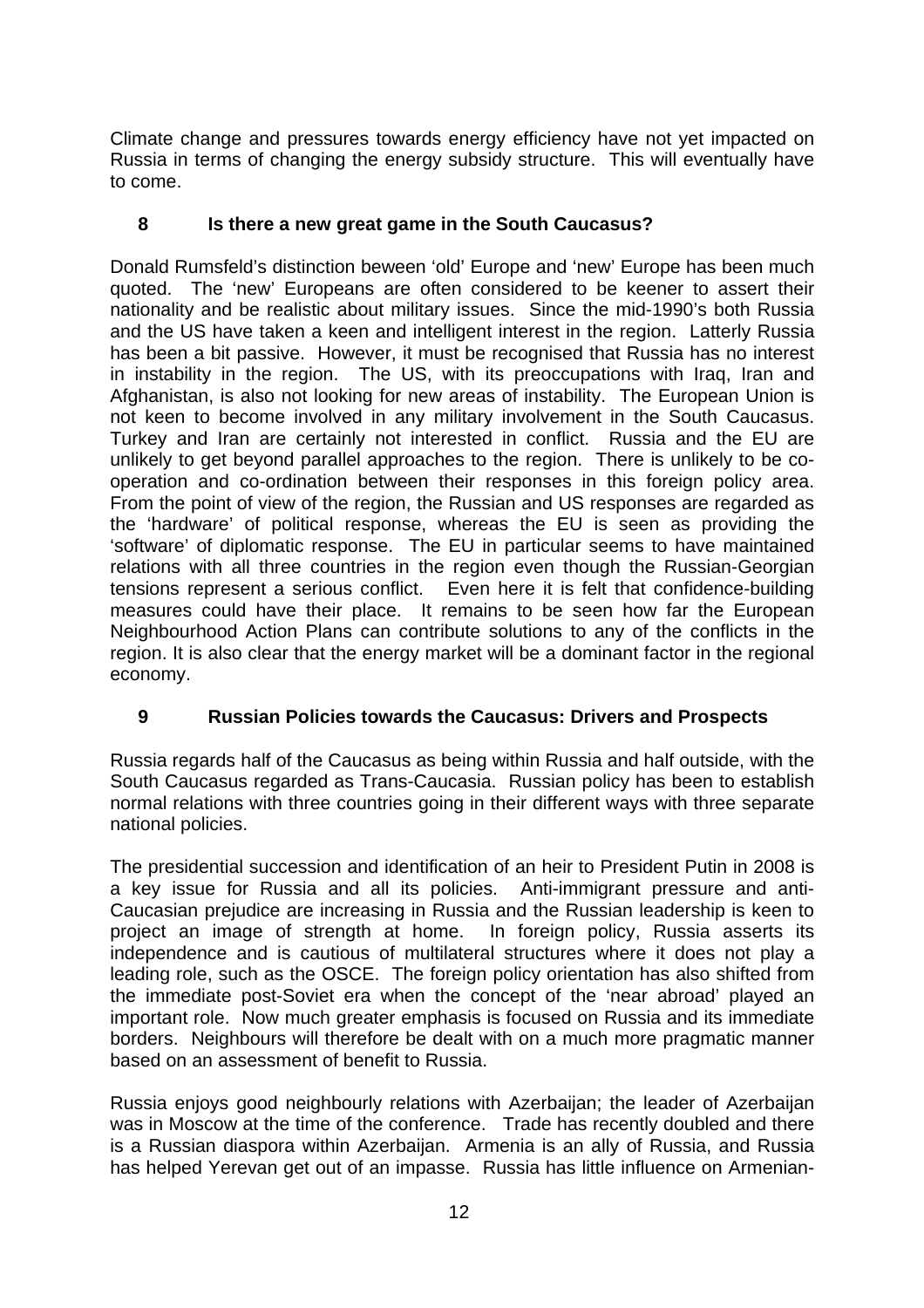Turkish or Armenian-Azerbaijani relations. President Kocharian was also in Moscow recently.

The most difficult part of Russia's relations with the region is the relationship with Georgia. At present, most commentators agree that this is not a successful discussion. Why is this going so badly? In Russia's view this is to do with the unconditional western orientation and nationalism of the Georgian leadership. From a Russian perspective, the Georgians need to understand that they cannot achieve positive results by alienating Russia. Russian policymakers argue that Georgia should abandon "anti-Russian rhetoric". This characterisation of Georgian government policy was rejected by Georgian participants at the conference who, in turn, suggested that Russia was being intransigent. From a Russian perspective 'measures' which are in place are a warning or signal to the Georgian leadership. The gas and electricity supplies are continuing.

There are certain issues with a highly charged symbolism. NATO (especially the intention of former Soviet countries to join NATO) is highly charged. President Saakashvili has also raised the symbolic temperature in the Russia-Georgia relationship. Policy making in Russia has become more coherent and centres around the presidential administration. The military are less powerful than previously, but Defence Minister Sergei Ivanov is an individual politician who is assessed to have considerable influence.

In the South Caucasus, the Georgians have raised the profile of the conflicts in South Ossetia and Abkhazia. These are unlikely to be formally recognised by Russia unless full-scale hostilities develop. If and when a political decision is made to incorporate Georgia into NATO, Russia is likely to abandon any efforts to persuade Abkhazia and the South Ossetians to seek to re-integrate into Georgia or to resolve the conflicts peacefully. Some commentators argue that Georgia must decide, if and when accession to NATO becomes a realistic option, whether it is prepared to pay the price of losing these territories.

For Georgia, the price of gas is linked to its political attitude towards Russia. In other countries, Russia is investing seriously, having purchased many key assets in Armenia. Azerbaijan, particularly the energy sector, is the most lucrative country, for investment in the region. Caspian security is an increasing concern for Russia (Iran and Islamist terrorists and drug dealers) but the Black Sea Security Initiative has stalled. Russia is seeking to regularise its energy pricing policy by raising the energy price for former Soviet countries.

Azerbaijan is likely to be the key country for the South Caucasus for Russia because of its energy reserves and the importance of Turkey and Iran for Russia is likely to grow in the medium term.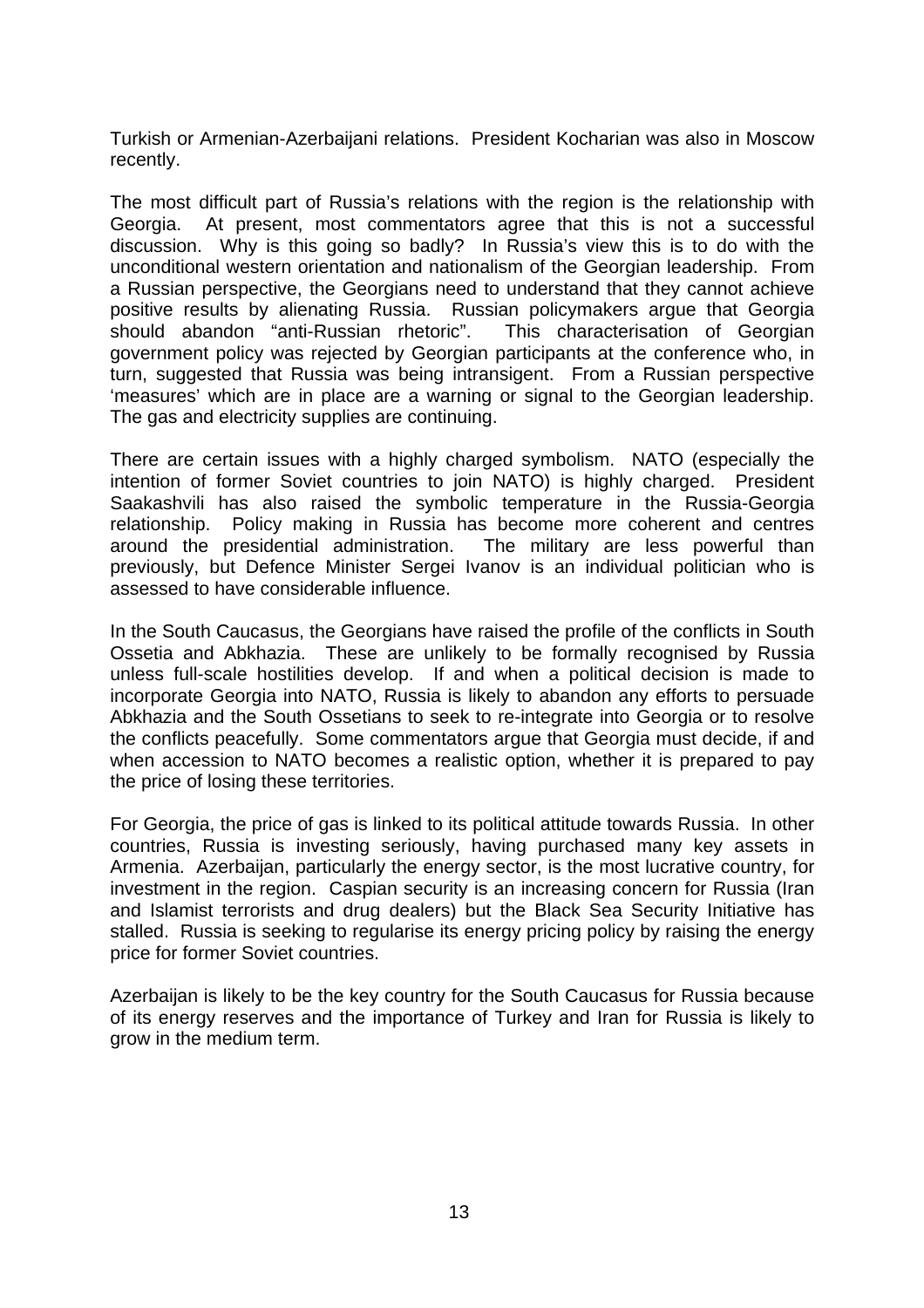# **10 US Perspectives on the Region**

US perspectives on the region are changing and developing, but the key area of policy continuity towards the region is that the US wants all of the multilateral initiatives (from the OSCE, the EU and NATO) to succeed. In addition, the US values its involvement in the Minsk Group.<sup>[5](#page-13-0)</sup> The fact that there are three successful independent countries in the region, in spite of many doubts fifteen years after independence, must be viewed as positive.

The US regards Russian and Iranian interests in the region as legitimate. American interests are not primarily economic; the primary concern is avoiding instability in the region. It is an important region in which Russia, Iran and Turkey are involved and US policy agrees that it is essential that three such important states co-exist in an area of security. The EU Neighbourhood Policy has possibilities for further development. The USA is concerned that there are some signs of fragility in the Nagorno Karabakh conflict and the Georgian conflicts.

In evaluating US and Russian policies, it is interesting to note that different ministries deal with the policies in the two countries. It is also now a widely shared view that multiple pipelines to ensure energy security (both from the supply and demand side) are beneficial. It remains to be seen whether the Russia-Georgia tensions are indicative of a prolonged crisis. Both the Georgia situation and the Armenia-Azerbaijan tensions are potentially serious. The overall US judgement of the region is that it is not yet playing to its full potential, held back by the continuing conflicts and incomplete economic reform.

# **11 A Region Without Conflicts: Realistic Prospect or Elusive Dream?**

Many examples can be adduced to show the difficulty of conflict resolution. The situation in Kosovo could again lead to a major breakdown of peace and security. Quebec continues to engage in what has been referred to the 'Neverendum', the ongoing attempts to change the status of Quebec within Canada. Underlying conflicts can continue for a great length of time as the 800 years of Irish opposition to British rule has shown. However, the Quebec situation in Canada is not a real threat to peace and security and even in the Ireland context, there is a strong sense that enough ground has been won that the stability of peace is not seriously doubted. In Cyprus, the situation is less promising and the failure to resolve the issue is one of the points which throws into question Turkey's accession to the EU.

As Azerbaijan becomes richer and increases its military budget, there is a fear that there could be a military attempt to redraw the map. If, however, there is no determination to or likelihood of using military force, what is the purpose of the military build-up? From the Russian point of view, the use of 'measures' or economic pressure on Georgia over Abkhazia and South Ossetia does not seem to be bringing resolution of the conflicts nearer.

<span id="page-13-0"></span>l <sup>5</sup> <https://www.osce.org/item/21979.html>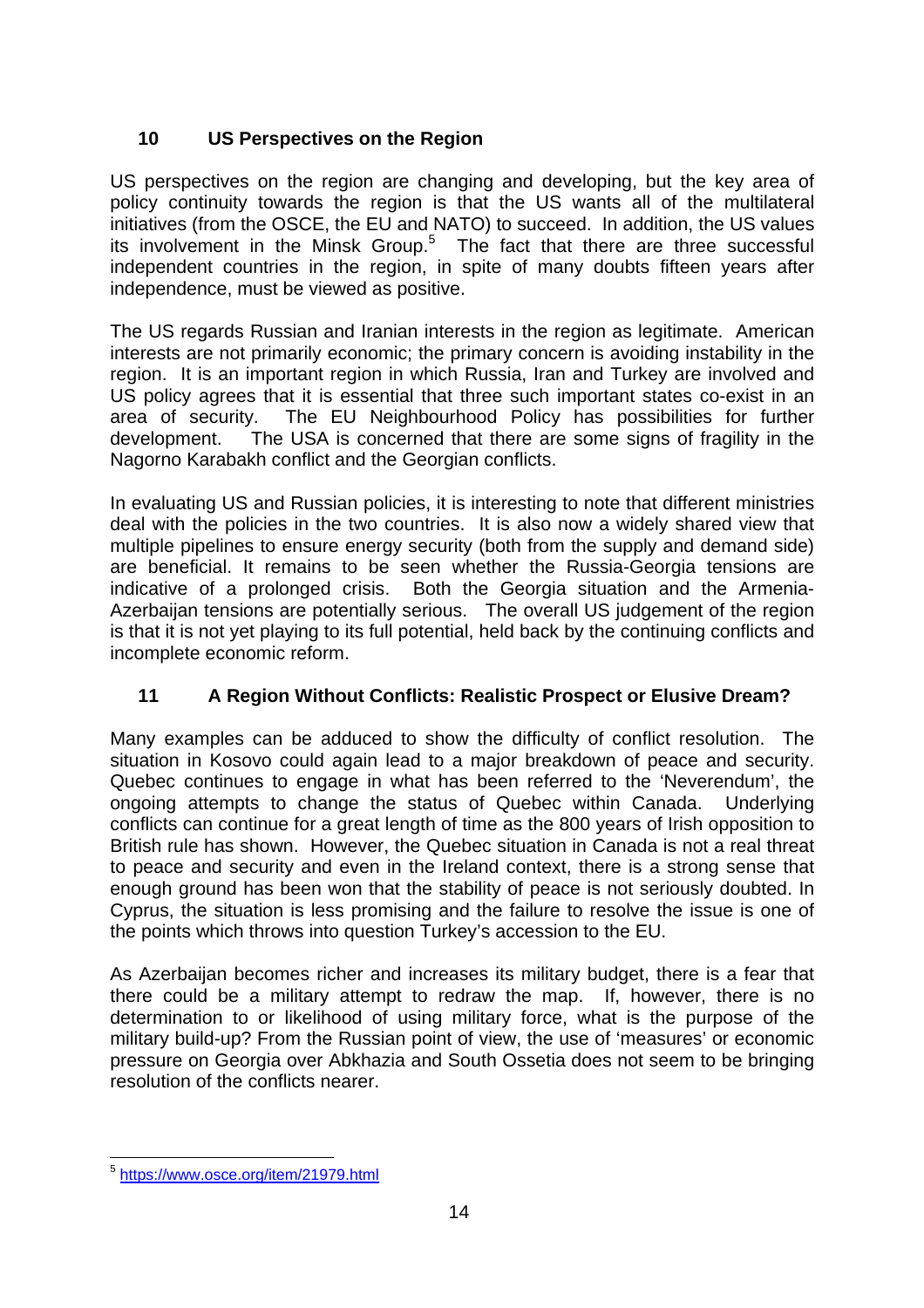In all of the conflicts in the region, there needs to be a greater perception that the benefits of regional economic prosperity far outweigh the interests which can benefit from continuation of the conflicts. Only if the borders can be opened and regional economic integration and prosperity achieved will the prospects be promising for the entire region.

Armenia insists that the stages which could lead to a solution are already visible with the proposal for an interim status for Karabakh and a referendum in the future. The right of self-determination remains important. However, if state building fails in Kosovo, this could set a dangerous precedent for the South Caucasus. Armenian analysts stress that it is necessary to exclude the use of force as a means of resolving the Nagorno Karabakh conflict in the future and to spend much more energy in preparing the public for a peaceful resolution of the conflict.

Each of the conflicts in the region has its own characteristics, whether one is discussing Nagorno Karabakh, <sup>[6](#page-14-0)</sup> South Ossetia<sup>7</sup> [o](#page-14-1)rAbkhazia.<sup>8</sup> One of these conflicts is dealt with by the UN and two by separate Mandates of the OSCE. Efforts to find a resolution depend on the local circumstances. Those with experience in the negotiations suggest that the format for addressing the issues is not the key question; rather it is the readiness of the conflict parties to make progress. There is also a need to understand the interplay between the leaders, who have an ultimate responsibility for resolving the conflicts, and the local populations who have strong views on these subjects. Taking the risk to move towards a negotiated settlement also requires influencing public opinion. There is a general fatigue in all the nations of the South Caucasus regarding unresolved conflicts. Many ordinary people simply want to live a decent life with a predictable future and a rising level of income. Noone wants to live under a threat of future violence. Dialogues must be established which can lead to minorities feeling sufficiently safe and not living under threat. The issue of refugees and displaced people must also be addressed for a reconciliation process to begin which will heal the wounds of history. Economic co-operation and sharing the benefits of such economic co-operation is important.

The Nagorno Karabakh conflict has addressed all of the key issues in an attempt to find a solution. There is substantial agreement, but there can be no deal until all of the substantive issues are addressed. At the conference, the hope was expressed that the meeting of Foreign Ministers on the  $14<sup>th</sup>$  November would pave the way for a meeting of the Presidents of Armenia and Azerbaijan, as a further step on the road to resolving the Nagorno Karabakh conflict.<sup>[9](#page-14-3)</sup>

l

<span id="page-14-0"></span><sup>&</sup>lt;sup>6</sup> On OSCE initiatives with Nagorno Karabakh, see: [https://www.osce.org/item/13668.html.](https://www.osce.org/item/13668.html) The Minsk Group is co-chaired by France (Ambassador Bernard Fassier), Russia (Ambassador Yuri Merzlyakov) and the USA (Ambassador Matthew Bryza).

<span id="page-14-1"></span> $7$  For recent responses by the Georgian government to OSCE initiatives, see: [http://www.osce.org/pc/item\\_1\\_21888.html](http://www.osce.org/pc/item_1_21888.html)

<span id="page-14-2"></span><sup>&</sup>lt;sup>8</sup> On the UN presence in Georgia for the Abkhazia conflict, see: <http://www.ohchr.org/english/countries/field/georgia.htm>

<span id="page-14-3"></span> $9$  For a comment on the meeting from Azerbaijan see: <http://www.azembassy.com/new/news.php?id=357>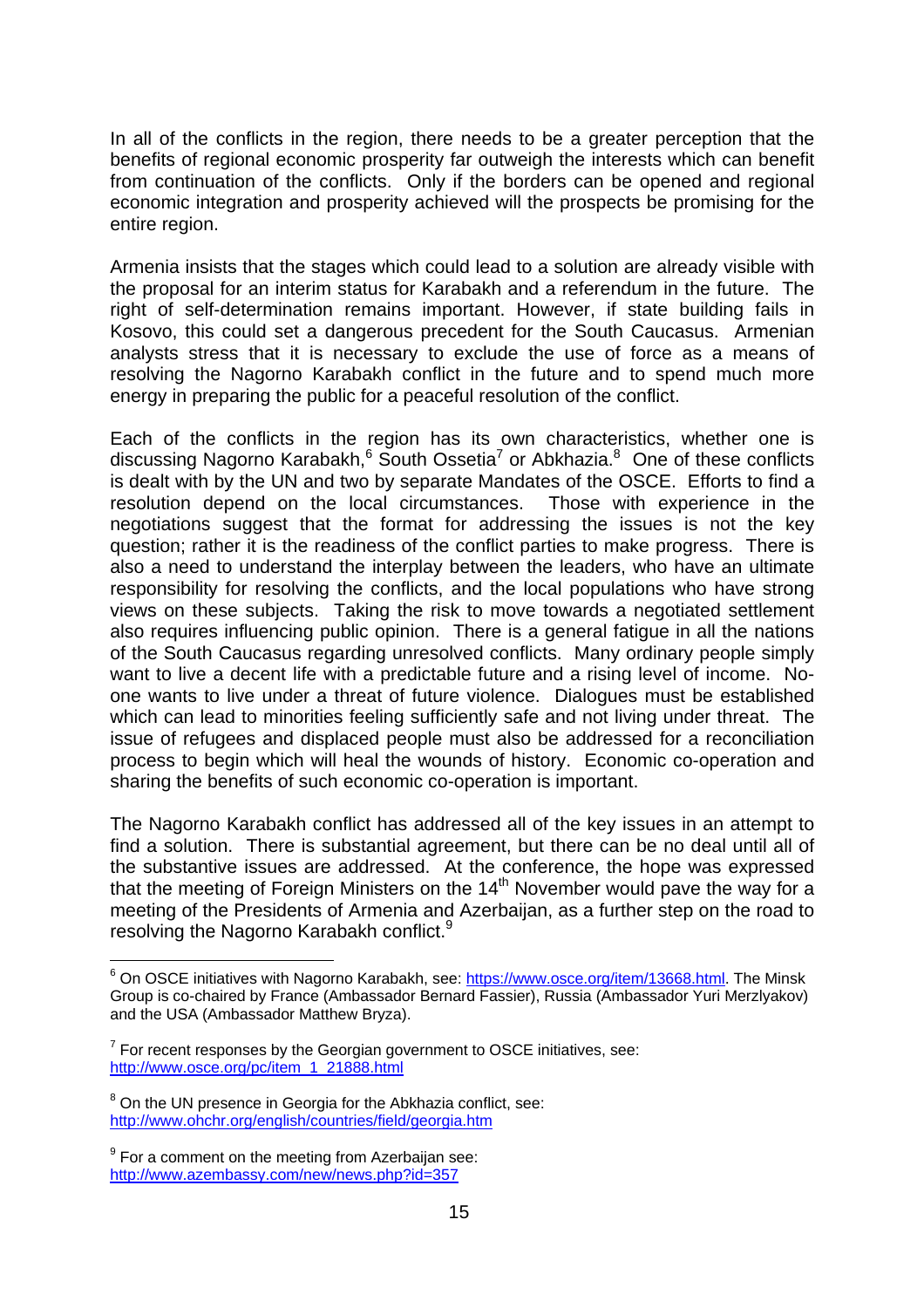# **12 A Region without Conflicts: NGO Perspectives**

Some NGO observers have suggested that there is slippage in the democratic processes within countries in the South Caucasus. Democracy exists for narrow elites, but opposition voices are often marginalized and find it hard to get a real footing. This has implications for peace processes which are often initiatives of an elite. On Nagorno Karabakh, Ter Petrosyan could not achieve a deal and nor could Heidar Aliev, who was probably the most authoritative leader in the region. It is a particular difficulty when political leaders seek to negotiate seriously, but then resort to harder-line rhetoric outside the conference room.

External observers also advise that greater engagement with *de facto* but unrecognised political entities is necessary. Obviously, from the side of the states involved, they are reluctant to do anything which seems to confer legitimacy to such *de facto* entities. However, the approach of seeking to isolate, blockade and engage in hostile rhetoric towards these populations has not proved successful in terms of moving towards a solution of the conflicts.

For state leaders to engage in hostile rhetoric has also not proved successful in achieving agreement. Those engaged in these conflicts must also realise that, whilst there is international interest in their resolution, the level of international attention is considerably lower than that applied to the Middle East or the Balkans regions. In the final analysis, it is for the local conflict-partners to find a resolution to the conflicts in question. These are not 'frozen' conflicts; the conflicts in Georgia in particular are regarded as precarious. Time is not on the side of those who wish to achieve peaceful resolution. The price of the *status quo* is very high and keeps hostile rhetoric alive. The separatist leaders seem more determined than ever and there is a lack of younger people involved in active engagement towards peace.

It is also important for the international community to look ahead to beyond the settlement as, particularly in Nagorno Karabakh, it will be necessary for there to be peacekeeping after a settlement.

#### **13 What are the costs of unresolved conflict and what are the dividends of peace?**

In order to get new impetus behind moves towards peace, it is important to consider the incentives which can be applied. One has to assess how and why blockages are present and how these can be removed.

Despite external interest in the region and the impact of oil, there are still pockets of poverty existing even in Azerbaijan. The engagement of civil society is needed, not least for addressing issues related to internally displaced people and refugees. It is still the case that there is a lack of contact between those on different sides of the conflicts and that public attitudes are often dominated by fear and uncertainty. However, both NGO and business contacts are increasing. There is also a need for increased information about the work of regional institutions and the possibility of using EU Action Plans as a stimulus for increased contact.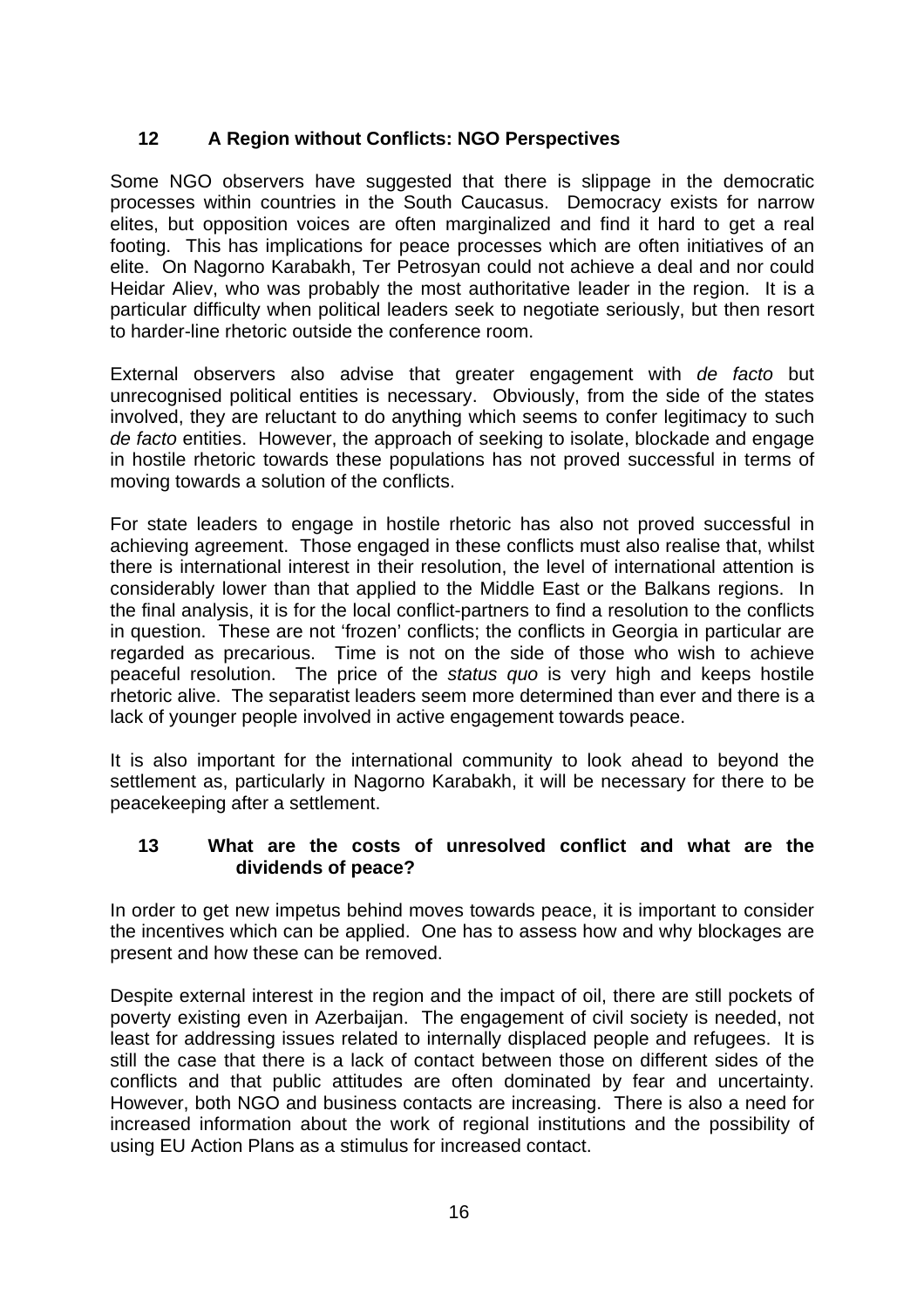A positive focus on peace dividends would be a forward-looking approach which might assist in moving towards resolution of the conflicts. The role of external NGOs in facilitating contacts and the formulation of positive visions for the future is important.

A key to moving communities in conflict forward is to show the costs of the status quo and the benefits of a resolution. It is clear that the current situation is not working, although, for example in the Nagorno Karabakh conflict, twelve years of ceasefire is a considerable improvement on open hostilities. A solution based on popular acceptance and the rule of law is vital. Blockades have not led forward and reconsideration is necessary.

# **14 Public support for regional peaceful co-existence**

Any programme of reform is bound to fail unless it has popular support and is led by popular demand. However, it is often not the case that plans worked out at government or international level, for example, the European New Neighbourhood Policy, have popular understanding and support. NGOs working with the grassroots pick up sentiments such as the following:

- 'The President went to negotiate, but we do not know what was discussed';
- 'The Government is removed from the people and nobody asks ordinary people what should be done';
- 'The Government should discuss with people often and also provide information to them so that the population is ready for a compromise solution';
- 'The Government says we are moving towards Europe, but what does that mean? What difference will it make?'

Ordinary citizens in Armenia involved in discussions on the future of Nagorno Karabakh were concerned that a fair and peaceful solution should be reached. It can be assumed that there are similar concerns on the Azeri side.

Obviously, it is difficult for leaders to divulge the content of negotiations while they are in progress, yet more could be done in terms of public information. The issue of Nagorno Karabakh is one of real concern to a large percentage of the population of Armenia and Azerbaijan.

The strong demand from citizens who were asked by NGOs about the peace process is to be involved in discussion of the process. Ordinary citizens claim the rights to be informed and to express themselves and to be heard.

# **15 The South Caucasus as a crossroad of cultures**

Perceptions of reality are central to how one views one's world and responds to it Whether the approach is from the sociology of knowledge (Berger and Luckman) or the world of representation in film (Kurosawa's Rashomon), the perception of reality determines how one responds to it. One great power's *'cordon sanitaire'* is seen as a threat to others. It is clear that the East has shrunk and the West has expanded in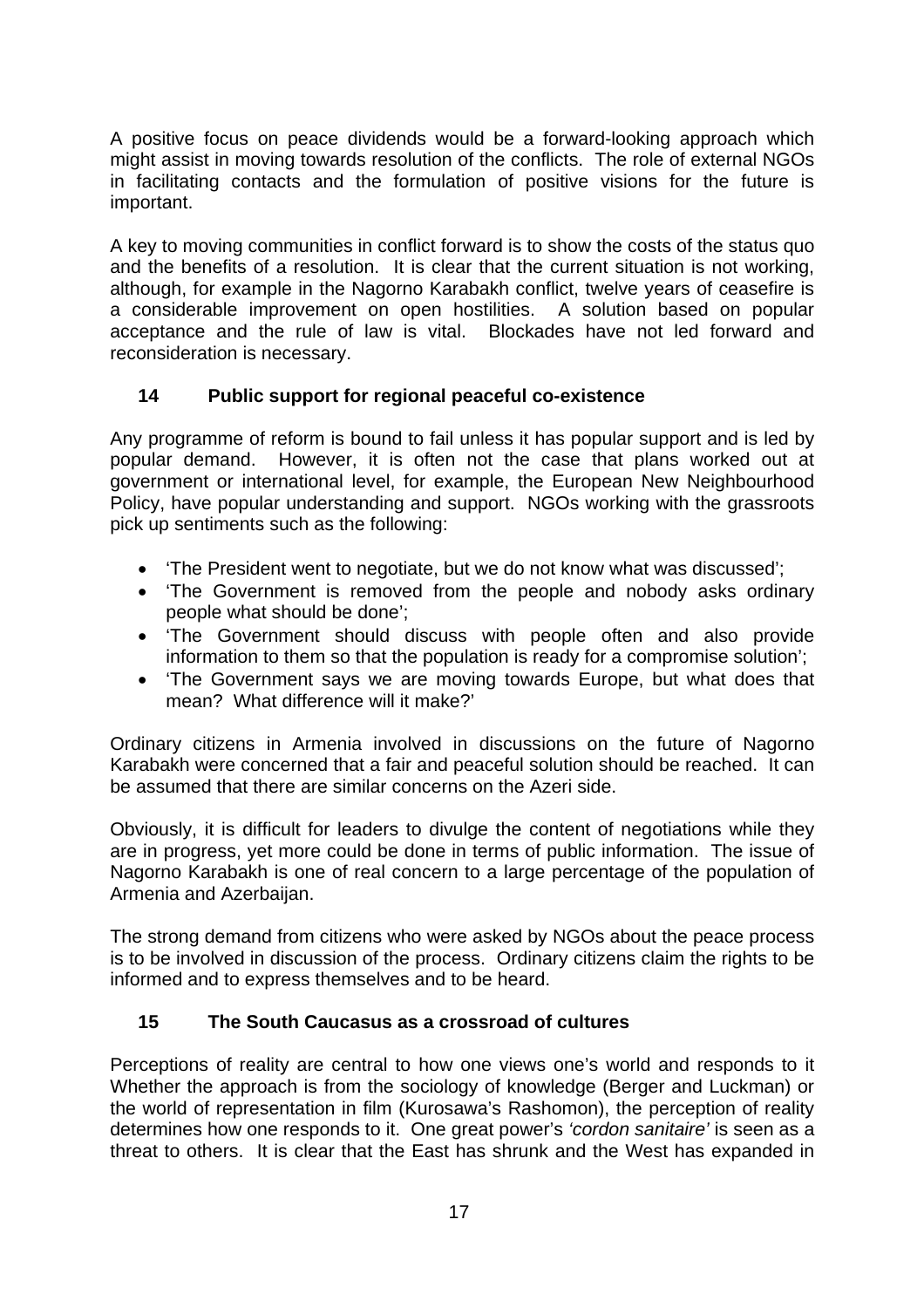the last twenty years and this is difficult for the Russians to accept. The promotion of democracy and the alternative ways of looking at the world are important.

The countries of the region, having asserted their individual identity, now need to look at pooling their sovereignty, to some extent, to foster a regional identity. Questions must be asked, from within the region, 'Who are we? Where do we come from? Where are we going?' The South Caucasus is a region which has to adapt to the policies and perceptions of Russia, the USA, the European Union, Iran and Turkey as well as aspirations and policies of the countries within the region. Iran wants to break out of its enforced isolation. Armenia has quite straightforward relations with Iran and understands that Iran does not wish to be hemmed in. The earlier fear of Turkic expansion in Central Asia has proved over-stated. However, Armenia's traditional links to Europe cannot be seen as an easy route to integration into the EU. There is unlikely to be a seamless and continuous enlargement of the EU, not least because of complications with Turkey. Countries from the Balkans are also queuing up for accession.

Diaspora groups, particularly in the Armenian case, are very anxious about national identity, whereas the Armenians who live in Armenia are not anxious in the same way. Relations with outside partners can help. For example, Hungary and Romania were helped by the European Union to avoid serious tensions.

# **16 European Policies towards the South Caucasus**

Relations between the European Union and the South Caucasus countries have never been better than they are today. The EU wants a stable, prosperous neighbourhood. From the early 1990s, the European Commission was providing technical assistance. The EU has also been active in Partnership and Co-operation Agreements. These were just some of the many approaches from the EU's side. The Action Plans submitted by Armenia, Azerbaijan and Georgia were all accepted in late 2006.<sup>10</sup> They outlined an ambitious set of goals, tailor-made for five years. The approval of the Action Plans occurred through the Co-operation Council. The Action Plans written have been quite diverse, but must comply with European structures and standards. The concept underlying them is one of joint ownership and the countries of the South Caucasus are not just the object of new policies. They do, however, indicate the developments which are needed in justice and home affairs, economic relations, trade and energy. They also represent a financing and policy instrument. Two of the priorities for the European Neighbourhood Policy towards the region are conflict resolution and regional co-operation. The EU is not directly the instrument for conflict resolution and is not there to intervene directly in negotiation of conflicts. The EU is not seeking to multiply new commitments, but rather to ensure that decisions that have been taken are fully implemented. A revitalised dialogue with the EU is seen as a goal, as is the further development of neighbourhood policy. Germany wants this to continue, with co-operation around the Black Sea. It is not the aspiration of the EU to have first- and second-class neighbours, but rather to formulate a coherent approach. Financial approaches will be augmented through the work of the EBRD. There is some concern that European Neighbourhood Policy is a

<span id="page-17-0"></span>l <sup>10</sup> [http://www.delarm.ec.europa.eu/en/eu\\_and\\_armenia/european\\_neigh.htm](http://www.delarm.ec.europa.eu/en/eu_and_armenia/european_neigh.htm)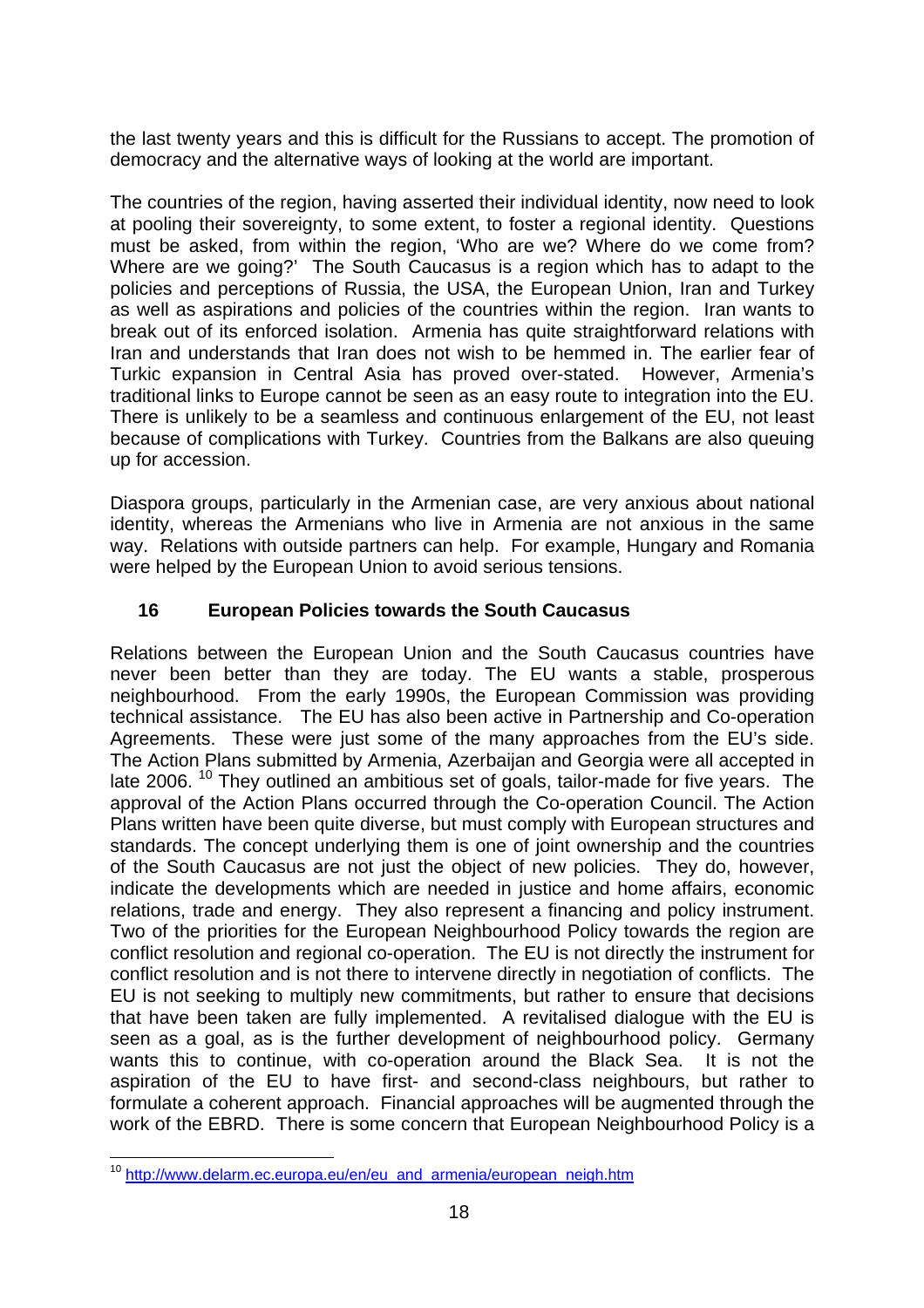'consolation prize' and that only accession to the EU is decisive. The key issue is whether the governments of the region are committed to a reform agenda and have the will to change.

Georgia became a member of the Council of Europe in 1999 and Armenia and Azerbaijan joined in 2001. The Council of Europe along with other organisations is committed to peaceful resolution of conflicts, and also insists on members applying the European Convention on Human Rights, which includes an anti-torture mechanism and the abolition of the death penalty. The standard setting of the Council of Europe is also important for helping countries develop new laws. The Council of Europe is also involved in election monitoring in the South Caucasus.<sup>11</sup>

As regards orientation to western security structures, both Georgia and Azerbaijan aspire to eventual full membership of NATO, whereas Armenia is still interested in good co-operation with NATO but with no aspiration to join.

The European Bank for Reconstruction and Development (EBRD) is working in the region and encourages micro-, small- and medium-sized enterprises. It also works in natural resources, the financial sector, agribusiness, transport infrastructure, municipal and environmental infrastructure and energy. The prospects for the region are that strong economic growth should continue, but unless longer-term bottlenecks such as political instability and unresolved conflicts, lack of economic diversification and a weak financial sector are addressed, the prospects might not be so good in the future. Barriers to inter-regional trade must also be addressed.

Other challenges include diversification of the economy, promoting competition, restructuring the economy, minimising corruption and improving access to capital through increased bank intermediation.

# **17 A Vision for the Region**

For each of the countries in the South Caucasus, the threat perception will be different. Issues facing each of the countries in different measure are terrorism and organised crime, trafficking and being in a possibly unsafe wider neighbourhood. The conflicts in Chechnya and the Pankisi Gorge are clearly threats to security in Georgia. As regards internal processes, there has been considerable success in the democratic transformation of the state and the development of viable policies to resolve conflict. Economic transition has occurred and there is strong incentive for foreign and local business. For Georgia, with its aspiration to eventually be involved in NATO, the question presents itself 'What kind of neighbour will Russia be? Will it be a deepening problem or will it be a genuine partner with the intention of being a good neighbour? Georgia tends to define its own role so that the last fifteen years have not been in vain. Georgia intends to play its part in the international struggle against global terrorism on land and on sea. As regards Central Asia, it is looking for a transit of energy and transport corridors. Georgia has watched with concern the

l  $11$  See the election monitoring activities on Georgia

<span id="page-18-0"></span>[http://assembly.coe.int/Main.asp?link=/Documents/AdoptedText/ta05/ERES1415.htm;](http://assembly.coe.int/Main.asp?link=/Documents/AdoptedText/ta05/ERES1415.htm) and Armenia <http://assembly.coe.int/>